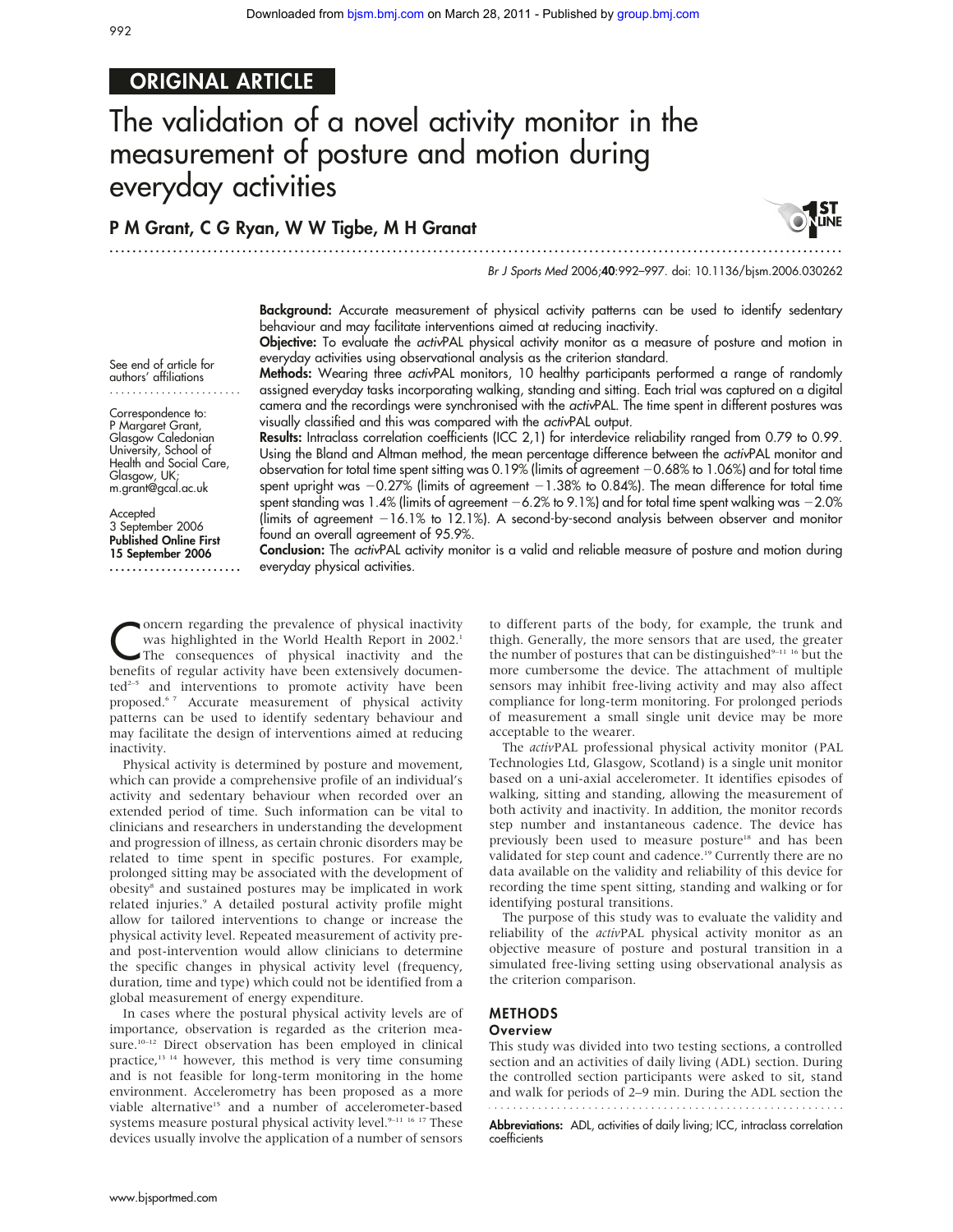

participants performed six everyday activities in a random order. Each testing section lasted 15–20 min. For the duration of the test, each participant wore three activPAL activity monitors and the entire test was recorded by a digital camera. The information from the activPAL monitor was then compared with the video observation (criterion measure) to establish the validity of the output of the monitor. The outputs of the three monitors were compared to investigate the interdevice reliability. In addition, the video recordings were classified by three researchers to establish the interobserver reliability and ensure there was no observer bias in analysing the video recordings.

#### **Participants**

A convenience sample of 10 adults was recruited from staff and students at Glasgow Caledonian University. All participants were healthy individuals capable of undertaking the activities included in the study. Approval for the study was obtained from the School of Health and Social Care Ethics Committee and informed consent was obtained.

#### Instrument

The activPAL professional (PAL Technologies Ltd, Glasgow, UK) is a light, credit card sized monitor worn midline on the anterior aspect of the thigh. It is a uni-axial accelerometer which produces a signal related to thigh inclination. Posture is inferred from the position of the thigh and is classified as sitting/lying, standing or walking using proprietary software. The activPAL interfaces with a Windows compatible PC and the software package (activPAL Professional Research Edition) analyses the activity record using proprietary algorithms. The software summarises activity over 1 h periods in graphical (fig 1) and numeric formats and data can be saved and exported to Microsoft Excel allowing a more detailed analysis. Three activPAL activity monitors were used in this study. Before each test, the monitors were connected to a PC and synchronised using the proprietary software.



**Figure 2** Side and front views of monitors placed mid thigh. Consent was obtained for publication of this figure.

#### Procedure

Three separate monitors were used in this study to investigate interdevice reliability. One monitor was placed mid thigh and a second positioned immediately distally. A third activPAL was ''piggybacked'' on top of the distal monitor (fig 2). All monitors were attached by PALstickies (double-sided hydrogel adhesive pads).

All testing was undertaken in a large open room with a treadmill and chair located at one end. The remainder of the room was arranged to allow the participants freedom of movement and provide a semi-natural location for the performance of the ADL. The household utensils required for the ADL were distributed around the room.

In the controlled section each participant was required to stand, sit and walk at a self-selected speed. Walking was performed on a treadmill to facilitate the video recording. Each posture was performed once by each participant, and the order and duration (between 2 and 9 min) of these controlled activities were randomised using a computer generated number system.

The ADL section consisted of the participants performing a range of everyday activities. As in previous protocols, $20\frac{2}{1}$  a list of activities representative of those performed in everyday living was compiled (table 1) and each participant was required to carry out six tasks from this list. The activities for the participants were randomly chosen using a computer generated selection procedure with numbers ranging from 1 to 19. Some tasks had a definite finishing point, whereas others were open-ended. The duration of open-ended tasks was randomised to between 2 and 9 min and participants were told when to move to finish the task. No instructions were provided as to how to perform the activities.

Following each test, data from the activPAL monitors were downloaded to a PC which created an activity profile for the



Figure 1 activPAL activity profile for a 1 h period. In this figure the pattern of activity for the participant can be seen as he/she changes between the postures of sitting, standing and walking whilst doing everyday activities. The short vertical bars show sitting, the intermediate bars indicate standing and the tall vertical bars represent walking. These bars are shaded differently to facilitate interpretation.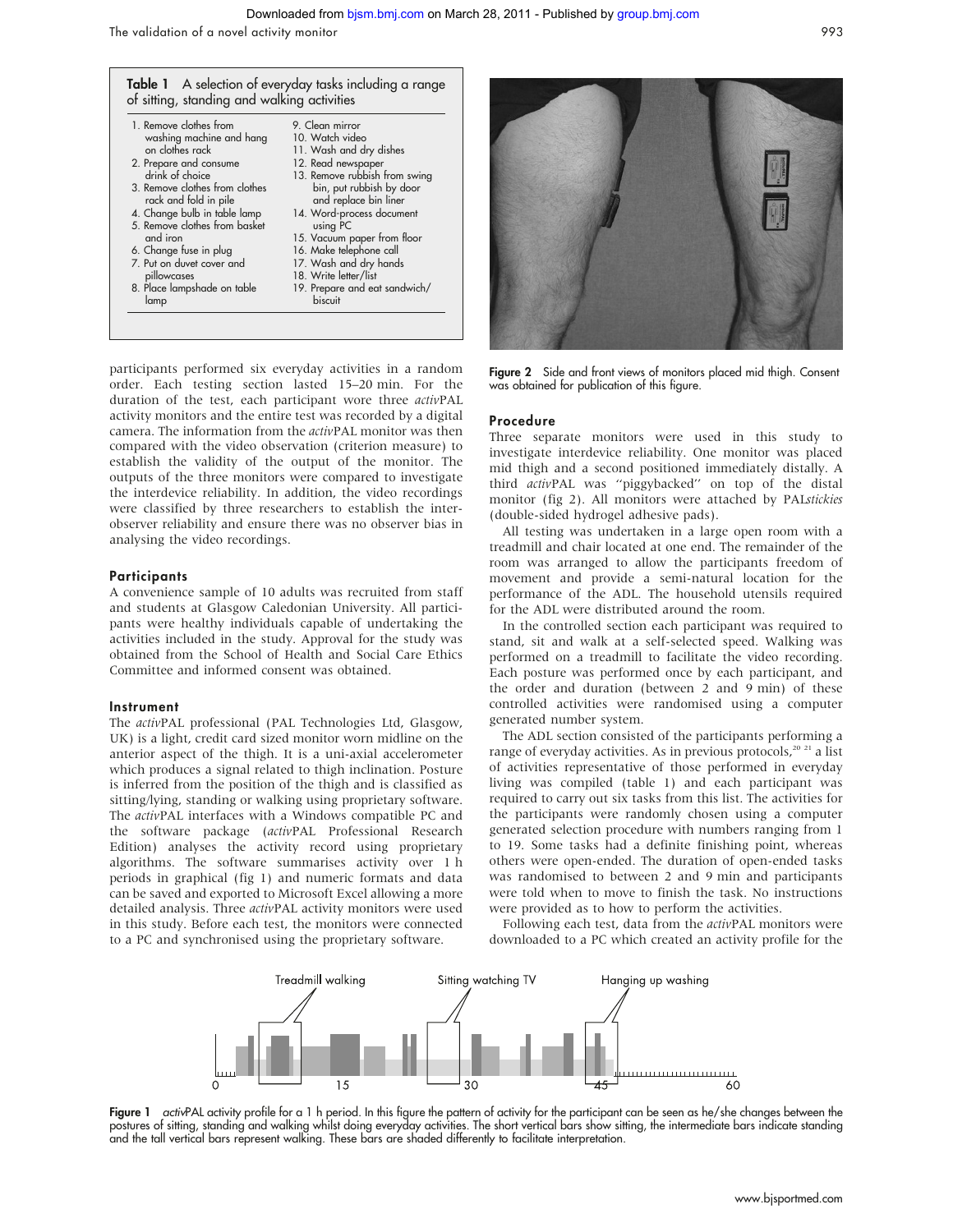

Figure 3 Bland-Altman plots demonstrating good agreement between the observer and activPAL for the test duration: (A) sitting; (B) upright; (C) standing; and (D) walking.

period of measurement (fig 1). Further processing of the data produced a second-by-second output identifying the posture of the participant as either sitting/lying, standing or walking.

All tests were recorded on a digital video camera and observations of these recordings were used as the reference method. The images were downloaded to Windows Movie Maker (Version 5.1) and played on Windows Media Player. The digital recording of each participant was analysed independently by three observers in order to establish interobserver reliability and minimise observer bias. Activities were classified as sitting, standing or walking by each observer. In classifying the recordings, the observers were required to note the time at which a change in activity occurred and identify the change.

#### Data analysis

The total time spent sitting/lying, standing or walking in both the controlled and ADL sections and overall test time for each participant were calculated by each observer and each activPAL activity monitor. The standing and walking times were also combined to provide data on total time spent upright. The number of transitions (sit-to-stand and standto-sit) for each observer and for the activPAL were recorded.

#### Reliability

From the observational analysis data, the interobserver reliability was calculated using intraclass correlation coefficients (ICC)  $(3,1)$ .<sup>22</sup> Calculations of the interdevice reliability using ICC (2,1) were made from the data recorded by the three activPAL activity monitors. An ICC value of  $\geq 0.75$  was considered good and  $\geq 0.9$  was deemed excellent.<sup>23</sup>

#### Validity

In determining the validity of the device, data from one observer (CR) and one activPAL (distal monitor attached directly to the thigh) were used. Agreement between observation (criterion measure) and the activPAL monitor was assessed using two methods. In the first method, the mean value of total time spent in each posture (sitting, standing and walking) for observation was compared with the values obtained from the activPAL monitor and agreement was determined using the method of Bland and Altman.<sup>24</sup> In the second method, data from observation and from the monitor were compared on a second-by-second basis and percentage agreement, sensitivity and predictive values calculated.<sup>21</sup>

- Agreement was defined as the percentage of agreement between all samples of observation and activPAL (number of identical samples of observation and  $activity$ PAL $\times100$ /total number of samples).
- Sensitivity was the degree to which each observation activity category was detected correctly by the activPAL (number of identical samples of observation and activPAL

|           | <b>Controlled activities</b> |                  |                   |                  | <b>ADL</b> activities |                  |                   |                  |  |  |
|-----------|------------------------------|------------------|-------------------|------------------|-----------------------|------------------|-------------------|------------------|--|--|
|           | Sitting<br>(min)             | Upright<br>(min) | Standing<br>(min) | Walking<br>(min) | Sitting<br>(min)      | Upright<br>(min) | Standing<br>(min) | Walking<br>(min) |  |  |
| Mean      | 9.2                          | 9.5              | 4.8               | 4.6              | 12.7                  | 7.3              | 5.7               | 1.6              |  |  |
| <b>SD</b> | 2.8                          | 2.0              | 1.8               | 1.4              | 2.4                   | 3.5              | 3.4               | 0.4              |  |  |
| Range     | $3.4 - 12.8$                 | $6.0 - 13.6$     | $2.3 - 8.4$       | $2.9 - 6.5$      | $9.2 - 16.8$          | $3.9 - 14.0$     | $2.6 - 11.9$      | $1.3 - 2.3$      |  |  |
| Total     | 92.4                         | 94.8             | 48.4              | 46.5             | 126.7                 | 73.1             | 56.9              | 16.2             |  |  |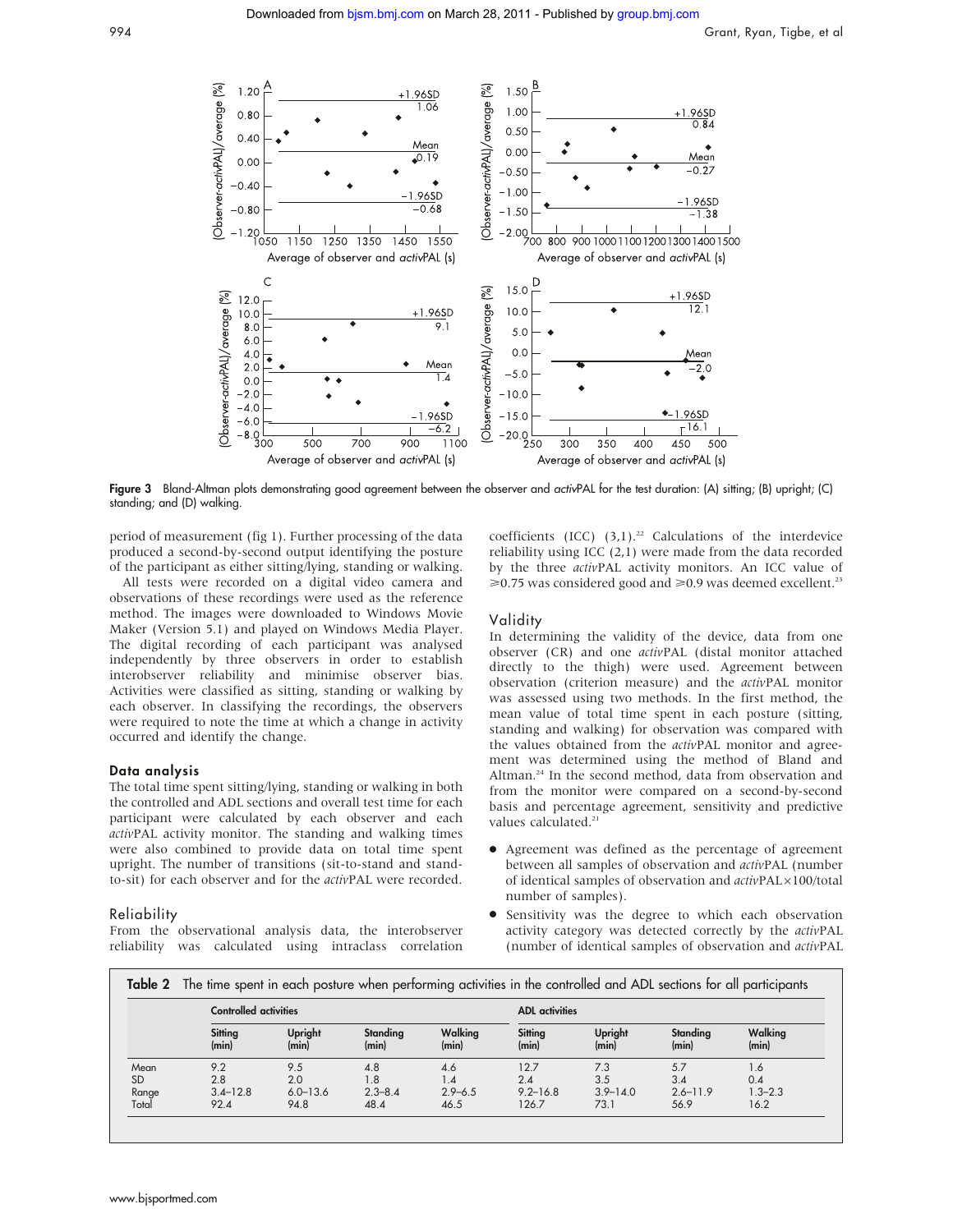The validation of a novel activity monitor 995

Table 3 The percentage agreement level between the mean of the observers and the activPAL monitor for time spent in all activities in the controlled and ADL sections from the Bland-Altman analyses

|                 | Controlled section | <b>ADL</b> section |              |             |             |             |              |             |
|-----------------|--------------------|--------------------|--------------|-------------|-------------|-------------|--------------|-------------|
|                 | Sitting (%)        | Upright (%)        | Standing (%) | Walking (%) | Sitting (%) | Upright (%) | Standing (%) | Walking (%) |
| Mean difference | 0.2                | $-0.2$             | 0.5          | $-0.7$      | 0.3         | $-0.6$      | 3.7          | $-3.6$      |
| <b>ULOA</b>     | 0.9                | 0.5                | 3.8          | 2.7         | 1.6         | 2.2         | 25.9         | 52.6        |
| <b>LLOA</b>     | $-0.6$             | $-0.9$             | $-2.8$       | $-4.1$      | $-1.1$      | $-3.3$      | $-18.5$      | $-59.8$     |

for observation activity category  $A \times 100$ /total number of samples for observation activity category A) (categories relate to sitting, standing, walking or upright (combined standing and walking)).

• Predictive value was the degree to which each activPAL activity category agreed with the observation activity category (number of identical samples of observation and activPAL for activPAL category  $A \times 100$ /total number of samples for *activPAL* activity category A).

#### RESULTS

Ten participants (six female, four male; age  $43 \pm 10.6$  years; height  $1.7 \pm 0.1$  m; weight  $73.7 \pm 10.1$  kg (mean $\pm 1$  standard deviation)) completed the study. The mean length of time for the controlled and ADL sections was 18.7 and 20.0 min, respectively. Total test time for each participant ranged from 34 to 47 min. Throughout testing no data were lost due to technical difficulties and all data were used in the analysis.

#### Reliability

The interobserver reliability ICC  $(3,1)$  was  $>0.97$  for all individual postures (sitting, standing and walking) in both the controlled and ADL sections. With the exception of walking in the ADL section, the interdevice reliability ICC (2,1) for sitting/lying, standing, walking and upright, in both sections, was  $>$ 0.99. The interdevice reliability for walking in the ADL section (ICC  $(2,1)$ ) was 0.79.

#### Validity

#### Transition analysis

The total numbers of sit-stand and stand-sit transitions were identical between the observer and the activPAL monitor for all tests.

#### Overall time analysis

Figures 3A–D illustrate the level of agreement according to the method of Bland and Altman<sup>24</sup> between observation and the activPAL for the total time spent in each activity for the entire test (both controlled activities and ADL). The percentage difference between the mean of the observers and the activPAL for total time spent in sitting and for total time spent upright was less than 0.3%. The percentage difference for total time spent standing and the total time spent walking were 1.4% and 2%, respectively.

#### Analysis of the controlled and ADL sections

A summary of the time spent in each activity category in the controlled and ADL sections is shown in table 2. The times are taken from the analysis performed by the observer.

The levels of agreement between observation and activPAL for time spent in each activity for both sections separately are given in table 3. This table illustrates a high level of agreement for all activities in the controlled section. The results from the ADL section demonstrate excellent agreement for the sitting and upright postures but a low level of agreement for standing and walking.

#### Second-by-second analysis

The results of the second-by-second comparison of the observer and the activPAL are shown in table 4. The overall level of agreement was 95.9% and the overall sensitivity and predictive values ranged from 88.1% to 99.6%. Sensitivity and predictive values were lowest for walking in the ADL section. Figure 4 illustrates the difference in walking activity pattern during the controlled and ADL sections. The controlled section consisted primarily of a small number of longer duration walking periods. In contrast, walking in the ADL section involved numerous very short periods of activity classified by the observer as walking.

#### **DISCUSSION**

The results demonstrate excellent interobserver reliability for the video analysis (ICC  $\geq 0.97$ ) and are comparable to the results in other similar studies.<sup>25</sup> The interdevice reliability



Figure 4 Walking frequency and time in the ADL and controlled sections.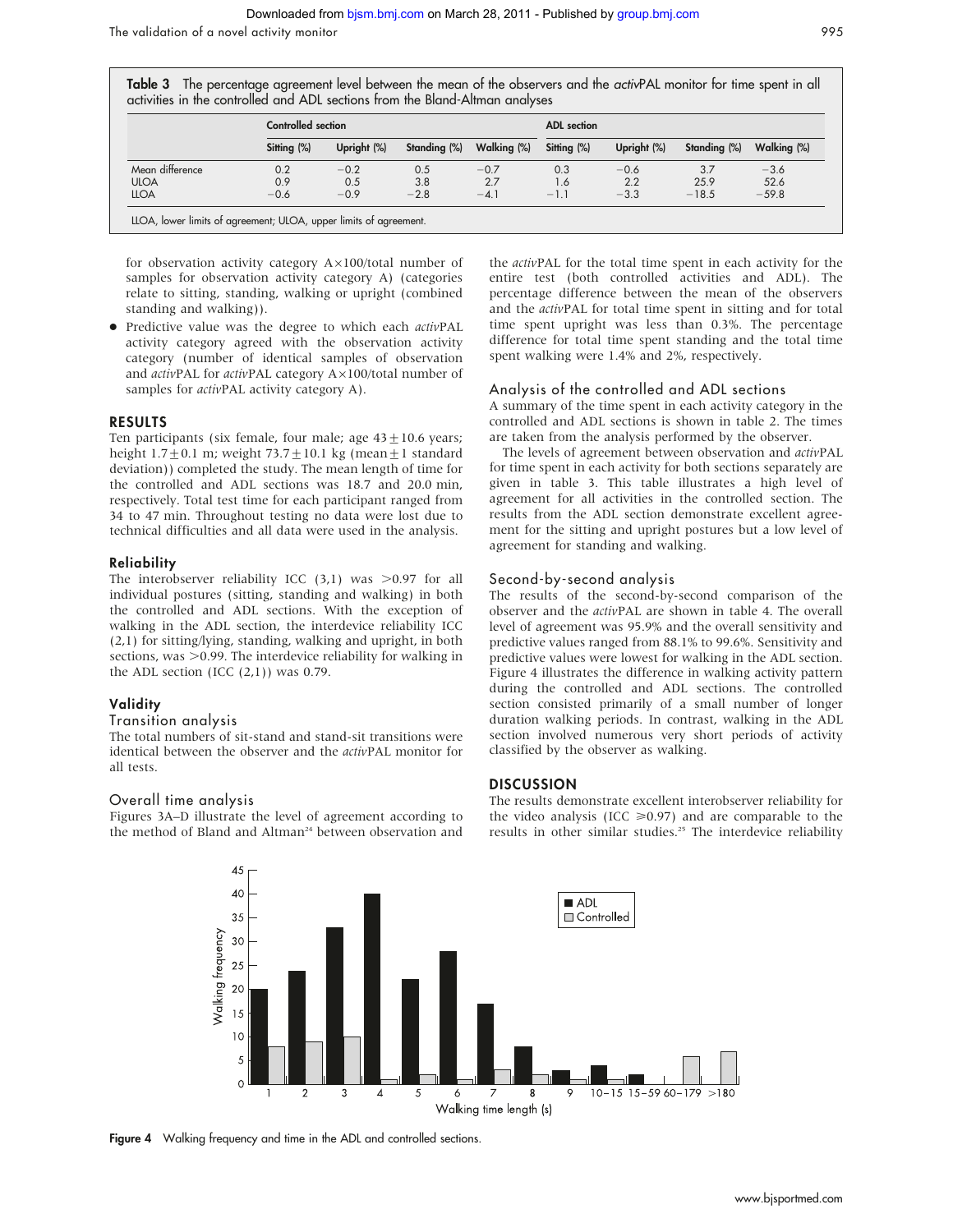Table 4 The percentage agreement, sensitivity and predictive value for the activPAL monitor for sitting, upright, standing and walking with one of the observers

| <b>Activities</b><br>section |               | Sitting |               | Upright |               | Standing |               | Walking |               |
|------------------------------|---------------|---------|---------------|---------|---------------|----------|---------------|---------|---------------|
|                              | Agreement (%) | S(%)    | <b>PV (%)</b> | S(%)    | <b>PV (%)</b> | S(%)     | <b>PV (%)</b> | S(%)    | <b>PV (%)</b> |
| Controlled                   | 98.5          | 99.7    | 99.8          | 99.8    | 99.7          | 97.1     | 97.1          | 97.3    | 97.1          |
| <b>ADL</b>                   | 93.6          | 99.4    | 99.5          | 99.0    | 98.6          | 84.9     | 88.0          | 67.4    | 63.7          |
| Combined                     | 95.9          | 99.5    | 99.6          | 99.6    | 99.3          | 89.9     | 91.3          | 90.0    | 88.1          |

was good to excellent (ICC  $(2,1) = 0.79$  to 0.99) indicating that the monitors and the placement positions were interchangeable, which allowed one activPAL to be used for the comparison with one observer.

The lowest interdevice reliability was found for walking in the ADL section. A possible explanation for this may be the small between-subject differences for time spent walking as illustrated by the values for the time range of 1.3–2.3 min in table 2. It has previously been noted when calculating reliability that the smaller the between-subject difference, the lower the ICC value.<sup>26</sup>

The Bland-Altman plots (fig 3A–D) demonstrate good agreement between observer and activPAL for the test duration. The lowest agreement existed for walking and standing in the ADL section of the study (table 3). Figure 4 clearly shows that this section involved a high number of very short duration periods classified by the observers as walking, which often had short time intervals (between 1 and 2 s) of standing between them. For some of these periods, this walk interrupted by a pause was interpreted by the activPAL software as one long continuous walking period, leading to a larger estimation of walking and a lower estimation of standing when compared with the observer. Additionally, discrete single steps recorded by the observer were sometimes not classified by the activPAL as walking. This would produce only a small number of seconds of misclassification. However, the mean walking time during the ADL section was small (table 2), and this resulted in a large percentage difference in the levels of agreement. Very short duration walking activities are difficult to classify whatever the methods used for detection. Other authors have found these short duration periods difficult to classify using accelerometer-based monitors and to overcome the problem have rejected postures and movements below a specified duration. For example, Bussmann et  $al^{27}$  discounted activities lasting less than 5 s. Such filtering was not undertaken in this study.

Sensitivity and predictive values (table 3) compare well with other studies where agreement ranged from 87% to 90% and sensitivity and predictive values ranged from 58% to 100%.11 21 25 28 Sensitivity and predictive values for the activPAL were lowest for walking in the ADL section. This may again be attributed to the high number of short duration walks in this section (fig 4). At times there were minor time phase shifts (1–2 s) between the activPAL and observation which resulted in slight asynchrony. This resulted in decreased sensitivity and predictive values during the selfdirected activities, where numerous standing periods were interspersed with short walks. Although the tasks were relatively typical of those undertaken in a normal day, it is highly unusual to complete this number of activities within a 20 min period. Many of the self-directed activities would normally be undertaken over a longer time period and would result in fewer postural transitions. Consequently, the design of this study ensured that the activPAL was evaluated under fairly rigorous testing conditions.

The activPAL compares well with other devices in identifying the primary postures of sitting/lying, standing and walking in terms of reliability and validity.<sup>25 28</sup> As a single unit, the activPAL monitor is unobtrusive and, since it requires no calibration by the user, can be applied easily by any individual. Multi-sensor monitors require careful placement and calibration when in position.<sup>16</sup> <sup>27</sup> A limitation of the activPAL is that posture can only be defined as sitting/lying, standing and walking and the level of postural detection, for example lying on the side, climbing stairs and cycling, which other monitors with multiple sensors purport to identify,<sup>16,29</sup> cannot be achieved.

The activPAL provides meaningful data presented in a simple manner for the immediate interpretation of results (fig 1), allowing clinicians to examine activity profiles over prolonged periods. Clinicians attempting to alter sedentary behaviour could use this information to identify patterns of inactivity and plan behaviour modification strategies. Activity monitoring during treatment could indicate adherence to the strategy and, following intervention, could be used to measure success.

There were some limitations to this study:

- $\bullet$  in order to facilitate accurate filming, the test was performed in a semi-constrained environment;
- undertaking six activities in 20 min could be considered unusually high, and not necessarily fully reflective of daily life; and
- $\bullet\;$  it is recognised that a small sample size was used and this may have artificially widened the limits of agreement in the Bland and Altman analyses. However, these conservative estimates of activPAL validity still illustrate a good level of agreement with observation.

### What is already known on this topic

- Many chronic health problems are attributable to a lack of physical activity.
- Although various methods have been employed to measure components of activity, objectively quantifying habitual movement and sedentary behaviour remains challenging.

## What this study adds

• This study establishes the validity and reliability of a novel activity monitor in recording posture and positional change in a healthy adult population which can provide a measure of both activity and sedentary behaviour.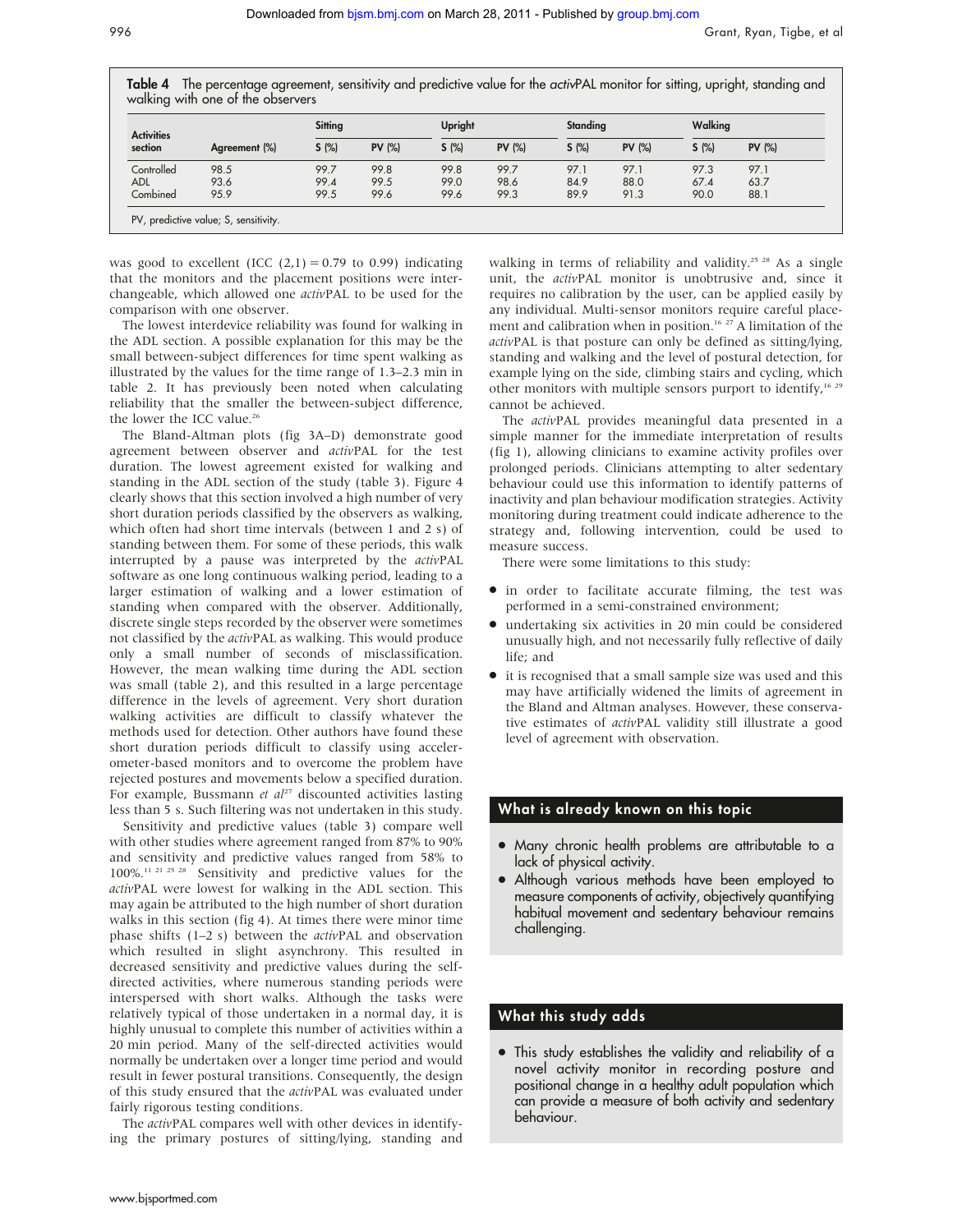#### Downloaded from [bjsm.bmj.com](http://bjsm.bmj.com/) on March 28, 2011 - Published by [group.bmj.com](http://group.bmj.com/)

The validation of a novel activity monitor 997

#### **CONCLUSION**

This study found that the activPAL is a valid and reliable device for measuring posture and motion during everyday activities in a healthy population. This, combined with its small size and ease of use, makes it a convenient instrument for measuring physical activity.

## .....................

Authors' affiliations P M Grant, C G Ryan, W W Tigbe, M H Granat, Glasgow Caledonian University, Glasgow, UK

Competing interests: None declared.

Consent was obtained for publication of figure 2.

#### **REFERENCES**

- 1 World Health Organization. The world health report 2002: reducing risks, promoting healthy life. Geneva, World Health Organization, 2002:61.
- 2 **Booth FW**, Gordon SE, Carlson CJ, *et al.* Waging war on modern chronic<br>diseases: primary prevention through exercise biology. *J Appl Physiol*<br>2000;**88**:774–87.
- 3 Chakravarthy MV, Joyner MJ, Booth FW. An obligation for primary care physicians to prescribe physical activity to sedentary patients to reduce the risk
- of chronic health conditions. *Mayo Clin Proc* 2002;**77**:165–73.<br>4 **Vuori I**. Physical inactivity as a disease risk and health benefits of increased physical activity. Perspectives 2004, vol 6. World Health Organisation. http://www.who.int/moveforhealth/publications/
- pah\_vuori\_health\_benefits.pdf (accessed 20 September 2006).<br>5 Warburton DER, Nicol CW, Bredin SSD. Health benefits of physical activity:
- the evidence. CMAJ 2006;**174**:801–9.<br>6 **Hillsdon M**, Foster C, Thorogood M. Interventions for promoting physical activity. Cochrane Database Syst Rev. 2005;(1): CD003180, DOI:10.1002/ 14651858.CD003180.pub2..
- 7 American College of Sports Medicine. ACSM's guidelines for exercise testing and prescription, 7th ed. Philadelphia: Lippincott, Williams and Wilkins, 2006.
- 8 Levine JA, Lanningham-Foster LM, McCrady SK, et al. Interindividual variation in posture allocation: possible role in human obesity. Science 2005;307:584–6.
- 9 Uiterwaal M, Glerum EBC, Busser HJ, et al. Ambulatory monitoring of physical activity in working situations, a validation study. J Med Eng Technol 1998;22:168–72.
- 10 Aminian K, Robert P, Buchser EE, et al. Physical activity monitoring based on accelerometry: validation and comparison with video observation. *Med Biol*<br>Eng Comput 1999;**37**:304–8.
- 11 Bussmann JBJ, van de Laar YM, Neelman MP, et al. Ambulatory accelerometry to quantify motor behaviour in patients after failed back surgery: a validation study. Pain 1998;74:153–61.
- 12 McKenzie TL. Use of direct observation to assess physical activity. In: Welk GJ, ed. Physical activity assessments for health related research. Champaign, IL: Human Kinetics, 2002:179–95.
- 13 Patterson F, Blairm V, Currie A, et al. An investigation into activity levels of older people on a rehabilitation ward: an observational study. Physiotherapy 2004;91:28–34.
- 14 Mackey F, Ada L, Heard R, et al. Stroke rehabilitation: are highly structured units more conducive to physical activity than less structured units? Arch Phys Med Rehabil 1996;77:1066–70.
- 15 Mathie MJ, Coster ACF, Lovell NH, et al. Accelerometry: providing an integrated, practical method for long-term, ambulatory monitoring of human movement. Physiol Meas 2004;25:R1–20.
- 16 Foerster F, Smeja M, Fahrenberg J. Detection of posture and motion by accelerometry: a validation study in ambulatory monitoring. Computers in Human Behavior 1999;15:571–83.
- 17 Lyons GM, Culhane KM, Hilton D, et al. A description of an accelerometerbased mobility monitoring technique. Med Eng Phys 2005;27:497–504.
- 18 Womersley L, May S. Sitting posture of subjects with postural backache. J Manipulative Physiol Ther 2006;29:213–18.
- 19 Ryan CG, Grant PM, Tigbe WW, et al. The reliability and validity of a novel activity monitor as a measure of walking. *Br J Sports Med* 2006;**40**:779–84.<br>20 **van den Berg-Emons HJG**, Bussmann JBJ, Balk AHMM, *et al*. Validity of
- accelerometry to quantify physical activity in heart failure. Scand J Rehabil Med 2000;32:187-92.
- 21 Bussmann JBJ, Reuvekamp PJ, Veltink PH, et al. Validity and reliability of measurements obtained with an ''activity monitor'' in people with and without a transtibial amputation. Phys Ther 1998;78:989–98.
- 22 Shrout PE, Fleiss JL. Intraclass correlations: uses in assessing rater reliability. Psychol Bull 1979;86:420–8.
- 23 Portney LG, Watkins MP. Foundations of clinical research. Applications to practice. Norwalk, CT: Appleton & Lange, 1993:514.
- 24 Bland JM, Altman DG. Measuring agreement in method comparison studies. Stat Methods Med Res 1999;8:135–60.
- 25 Bussmann JBJ, Tulen JHM, van Herel ECG, et al. Quantification of physical activities by means of ambulatory accelerometry. A validation study. Psychophysiology 1998;35:488-96.
- 26 Rankin G, Stokes M. Reliability of assessment tools in rehabilitation: an illustration of appropriate statistical analyses. Clin Rehabil 1998;12:187–99.
- 27 Bussmann JB, Martens WL, Tulen JH, et al. Measuring daily behavior using ambulatory accelerometry: the Activity Monitor. Behav Res Methods Instrum Comput 2001;33:349–56.
- 28 Tulen JHM, Bussmann HBJ, Van Steenis HG, et al. A novel tool to quantify physical activities: ambulatory accelerometry in psychopharmacology. J Clin Psychopharmacol 1997;17:202–7.
- 29 Zhang K, Werner P, Sum M, et al. Measurement of human daily physical activity. Obes Res 2003;11:33–40.